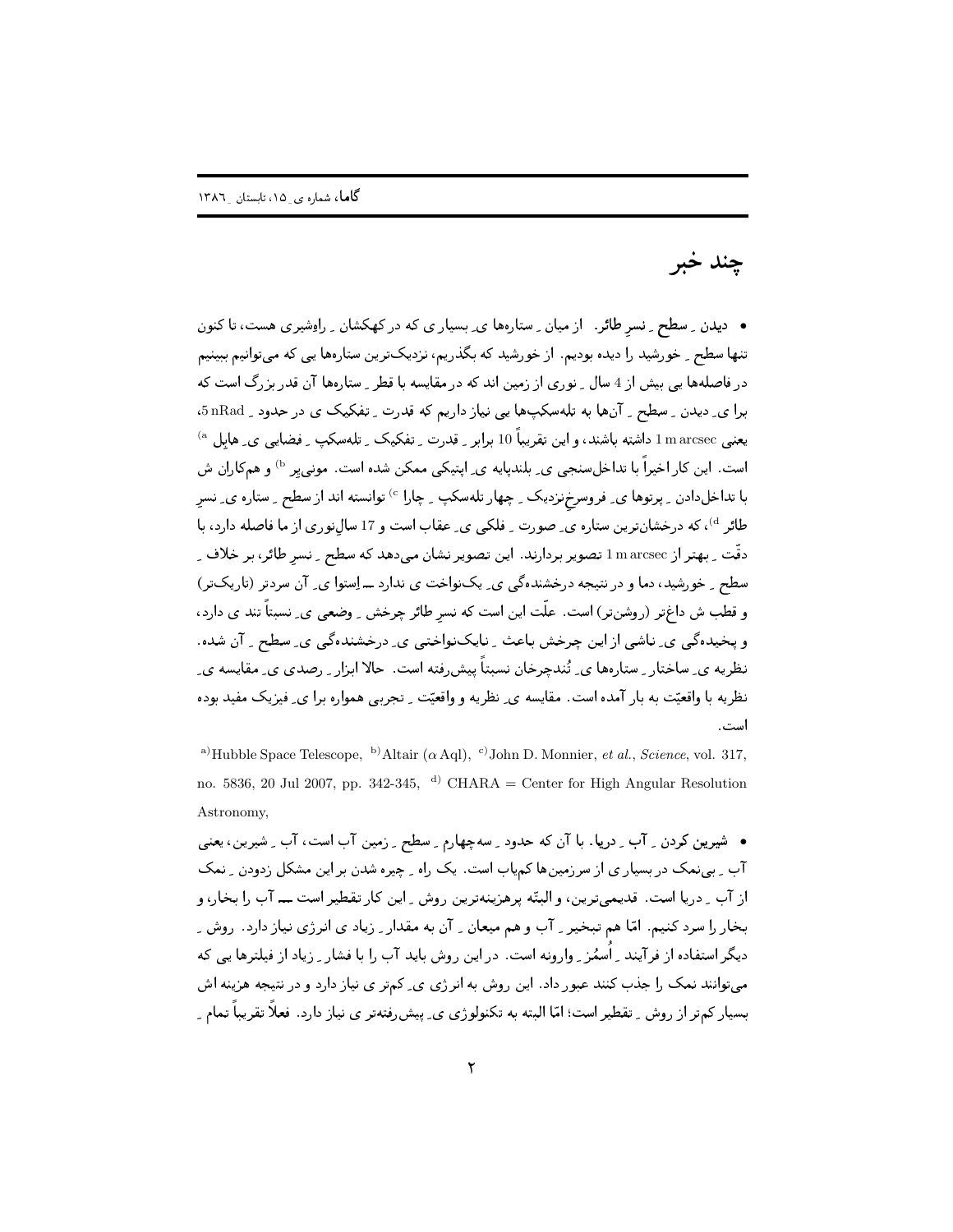گروهها یے ،که برا ی ِ بهتر کردن ِ فناوریها ی ِ نمک(دایی از آب پژوهش میکنند رو ی ِ همین ف آیند - اُسمُن - وارونه کار می کنند.

روش ِ سوَّم ی هم هست. اگر یک منبع ِ گرمایی ی ِ گرم و یک منبع ِ گرمایی ی ِ سرد در اختیار داشته باشیم، میتوانیم ماشین <sub>-</sub> گرمایی بسازیم و با انتقال <sub>-</sub> مقدار ی<sub>-</sub> گرما از منبع <sub>-</sub> گرم به منبع <sub>-</sub> سرد، کار بگیریم. اقیانوس میتواند هر دو منبع <sub>-</sub> گرمایی را در اختیار <sub>-</sub> ما بگذارد، به این ترتیب که در مناطق \_ گرم، دما ي\_ آب \_ سطح \_ دريا بين \_ 6°20 و 0°30 است، و دما ي\_ آب در همان جا درعمق \_ 350 متری U3°C است. با استفاده از این دو منبع <sub>-</sub> گرم و سرد تا کنون چند ماشین <sub>-</sub> گرمایی (در هاوایی و ژاپن) ساخته شده، و معلوم شده که ایده کار می کند.

امّا آیا نمی توان از این اختلاف ِ دما برا ی ِ زدودن ِ نمک از آب ِ دریا استفاده کرد؟ می توان، و این روش «نمکزدایی ی ِ گرمایی ی ِ دمایکم» <sup>۵)</sup> نام دارد. در این روش آب ِ گرم ِ سطحی به داخل ِ ِ محفظهها ی ِ خلاءفرستاده میشود تا بخار شود، بعد بخار از لولهها یی رد میشود که با آب ِ سرد ِ اعماق ِ دریا سرد میشود تا چگالیده شود. واضح است که برا ی ِ بالا آوردن ِ آب ِ سرد ازعمق ِ چندصد متری و ایجاد به خلاء برا ی ِ تبخیر به آب، انرژی لازم است.

در چند سال ِ اخیر، مؤسسه ی ِ ملّی ی ِ فناوری ی ِ اقیانوسی، NIOT <sup>را)</sup> در هند رو ی ِ این فناوری کار کرده و به نتیجهها ی ِ خوب ی رسیده است. این مؤسسه در جزیره ی ِ کاواراتی <sup>c)</sup> در دریا ی ِ عرب تأسیسات ی ساخته است که با آهنگ <sub>۔</sub> 000 000 لیتر بر روز آب ِ شیرین تولید میکند. البتّه مصرف ِ انرژی ی ِ این تأسیسات هنوز %30 بیش از مصرف ِ انرژی در روش ِ اُسمُز ِ وارونه است، امّا مدیران ِ ِ این پروژه اعتقاد دارند با بزرگ کردن <sub>-</sub> مقیاس، این روش مقرون به صرفه خواهد شد. ادعا این است که با رساندن <sub>-</sub> آهنگ <sub>-</sub> نمک;دایی به 10 میلیون لیتر بر روز، هزینه به کمتر از 0.001\$ 0.001 می,رسد که  $^{(d)}$  کمتر از روش با اُسمُز بـ وارونه است.  $^{(d)}$ 

a)Low-Temperature Thermal Desalination (LTTD), <sup>b)</sup>National Institute of Ocean Technology, <sup>c)</sup>Kavaratti, <sup>d)</sup>Y. Bhattacharjee, *Science*, vol. 316, no. 5833, 29 Jun 2007, pp. 1837-1838.

• جایزه ای برا ی یک حدس ِ خوب. در سال 1964 مشاهده شد که ترکیب ِ وارونهگی ی بار (C) و همپایهگی (P) که آن را CP میگویند، در طبیعت به عنوان ِ یک تقارن معتبر نیست، یا به عبارت ی CP نقض میشود. این نقض میگوید که بین ِ مادّه و یادمادّه یک بیتقارنی هست ـــ همان چیز ی که باعث شده دنیا ی ِ ما عمدتاً از یروتون و الکترون ساخته شده باشد نه از پادپروتون و پوزیترون. در سال ِ 1973 تازه معلوم شده بود که پروتون و نوترون ساختار ٍ درونی دارند. هنوز ایده ی ِ کوارکها خوب جا نیفتاده بود که مَکوتو کوبایاشی <sup>۵</sup> و توشیهیده ماسکاوا <sup>۱</sup><sup>b)</sup> استدلال کردند که وجود دو کوارک یا بیش *تر*، می تواند نقض \_ CP را توضیح دهد.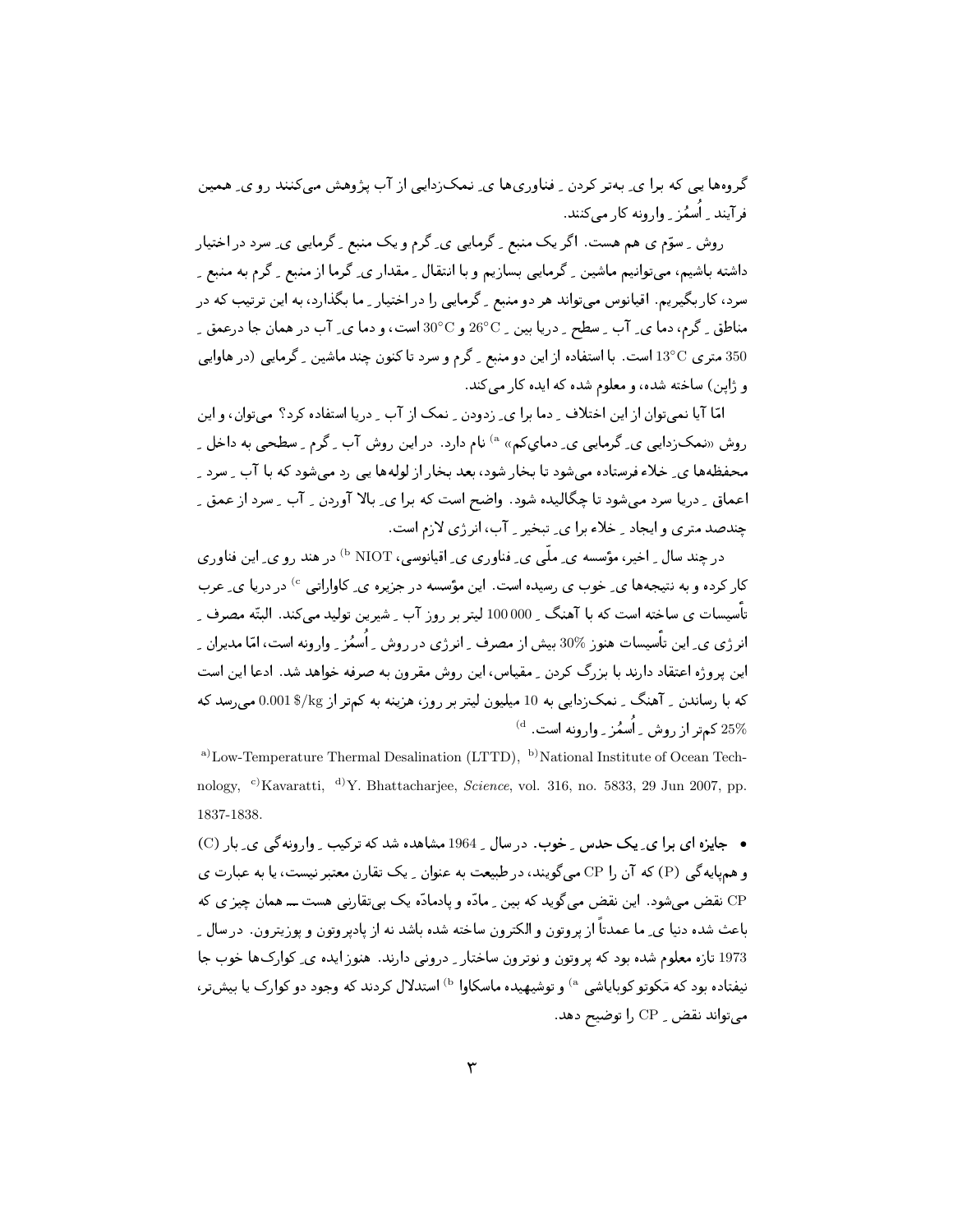اخیراً انجمن ِ فیزیک ِ اروپا °′ جایزه ی ِ فیزیک ِ انرژی ی ِ زیاد و ذرّات <sup>d)</sup> ِ خود را به خاطر ِ ِ این کشف به این دو پژوهش گر - ژاپنی داده است.

<sup>a)</sup>Makoto Kobayashi, <sup>b)</sup>Toshihide Maskawa, <sup>c)</sup>European Physical Society, <sup>d)</sup>Hige Energy and Particle Physics Prize

• نوترینوها همچنان ما را به جلو می برند. از میان ِ دُرَّهها ی ِ بنیادی ای که تا کنون کشف شده اند، نوترينوها (و بادنوترينوها) از همه گريزباتر اند، به اين معنى كه چون فقط برهم كنش \_ ضعيف (و البته برهمکنش ِ گرانشی که بسیار ضعیفتر است) دارند، آشکار کردن ِ آنها بسیار دشوار است. مثلاً با آن که خورشید یک چشمه ی ِ بسیار فعّال ِ ِ نوترینو است، آشکار کردن ِ ِ نوترینوها ی ِ خورشیدی کار ِ بِسیار دشوار ی بود که البته چند دهه است انجام شده است (← گاما، ش ١١، صص ٢٢ تا ٣٢). علاوه بر نوترینوها ی ِ خورشیدی، نوترینوها ی ِ جوّی هم هست که محصول ِ واکنشها یی هستند که بر اثر ِ برخورد ِ پرتوها ی ِ کیهانی با اتمها ی ِ لایهها ی ِ بالا ی ِ جو روی میدهد. به علاوه، نوترینوها ی ِ اخترفیزیکی هست که منشاء ِ آنها پدیدهها ی ِ مختلف ِ اخترفیزیکی است. از اینها که بگذریم، در زمین مقدار ی مادّه ی ِ پرتوزا (مثل ِ اورانویم و توریوم و پتاسیم) هست. بر اثر ِ پرتوزایی ی ِ این مواد هم تعداد ی نوترینو تولید میشود که آنها را ژئونوترینو میگویند. اخیراً درّهفیزیکییشهها نشان داده اند که میتوان ژئونوترینوها را آشکار کرد، و به این ترتیب میتوان به این پرسش ِ مهم در زمینشناسی پاسخ داد که مقدار و توزیع ـ مواد ـ پرتوزا در زمین چگونه است.

پژوهشگران <sub>-</sub> کَمِلَند <sup>۵)</sup> در ژاپن نتیجهها یی را گزارش کرده اند که با توان <sub>-</sub> 16TW برا ی۔ یرتورایی ی ِ اورانیوم و توریوم در زمین سازگار است. ضمناً، از این سنجش چنین بر می آید که نسبت ِ Th/U در زمین تقریباً همان عدد ی است که در سنگها ی ِ آسمانی دیده می شود . ظرف ِ حِند سال ِ ِ آینده، با راه افتادن <sub>-</sub> آشکارگرها ی ِ کاملتر، میتوان این دو عدد را با دقّت <sub>-</sub> بیشتر ی سنجید و این برا ی ِ زمینشناسها بسیار مهم است. آشکارگرها در جاها ی ِ مختلف ی خواهند بود. مثلاً قرار است رصدخانه ی ِ نوترینویی ی ِ سادبری <sup>b)</sup> که در کانادا است با تغییرات ی تبدیل به یک آشکارگر ِ ژئونوترینوها شود. آزمایش ِ بُرکسینو <sup>c)</sup> هم که در ایتالیا است شروع به شمردن ِ ژئونوترینوها کرده. چون این آشکاگرها در جاها ی ِ مختلف ی از سطح ِ زمین اند، اختلاف ِ دادهها ی ِ آنها چیزها یی راجع به توزیع ِ ِ مواد ِ پرتوزا در زمین خواهد گفت. یک کمیّت ِ بِسیار مهم در مدلها ی ِ زمینشناختی، نسبت ِ توان ِ پرتوزایی به کل ِ توان ِ گرمایی ی ِ زمین است. ژئوشیمی پیشهها می گویند این عدد 0.4 است، امّا ژئوفیزیک پیشهها به عدد ِ بزرگتر ی متمایل اند. شمردن ِ ژئونوترینوها این عدد را تثبیت خواهد کرد و این پیش رفت ِ مهم ی در ژئوفیزیک خواهد بود <sup>d</sup>).

وقت ی میگوییم نوترینو ی ِ خورشیدی منظور مشخّص کردن ِ چشمه ی ِ گسیل ِ نوترینو است، که هم طعم و هم انرژی ی ِ نوترینو را مشخّص میکند. در مدل ِ پذیرفته شده ی ِ کنونی، سه نوع، یا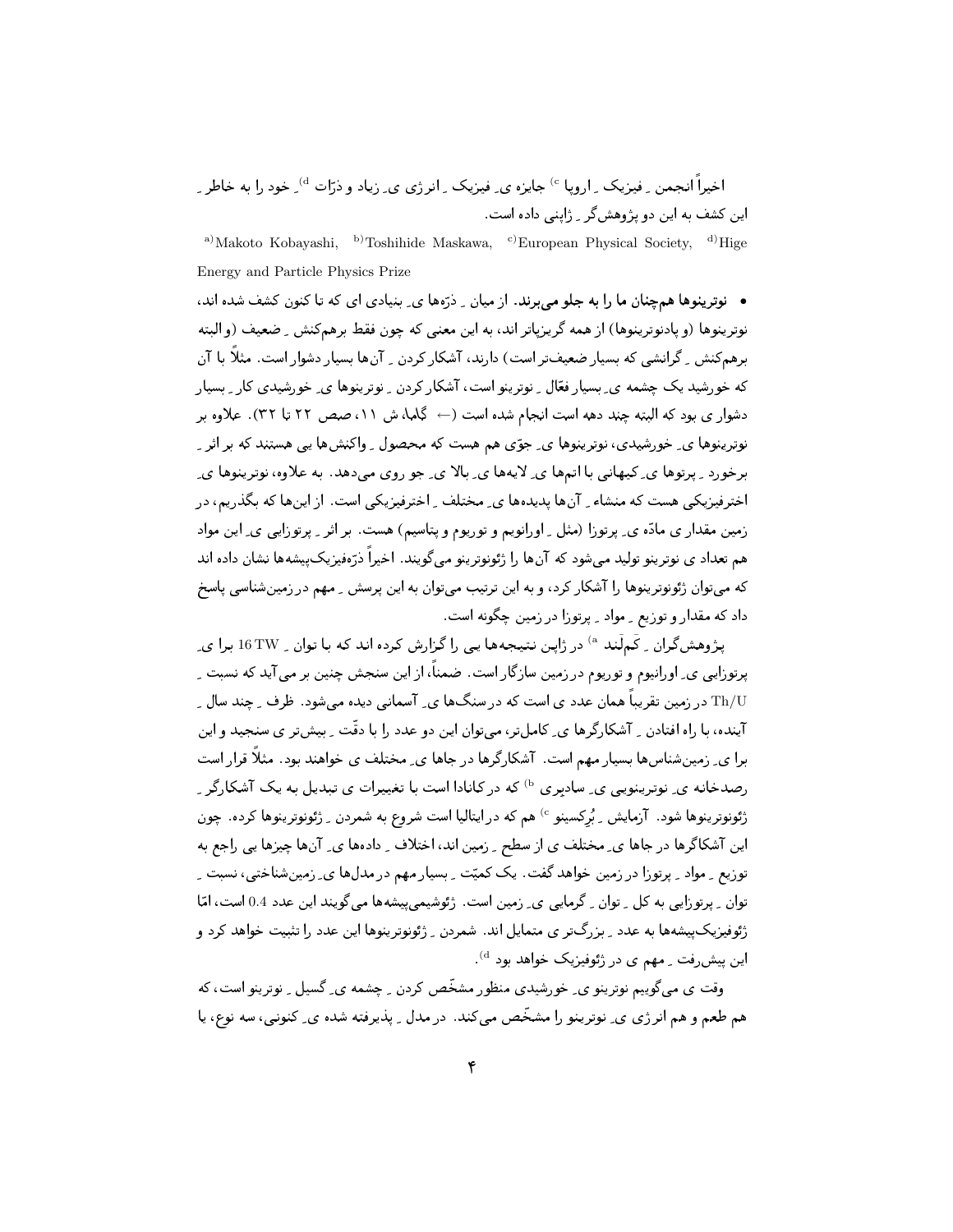اصطلاحاً سه طعم نوترينو هست:  $\nu_e$ ،  $\nu_\mu$ ، و  $\nu_\tau$ ، و البته اين هر سه طعم پادذرّه هم دارند:  $\bar{\nu}_e$ ، و  $\bar{\nu}_\tau$ . بنا بر تصور ِ کنونی، هر کدام از این نوترینوها برهمنهی ای از سه ویژهحالت ِ جرم است، و آن طور که مکانیک \_ کوانتمی پیش بینی می کند، نوترینو یی که طعم ی خاص دارد دائم طعم عوض می کند، یعنی بین ِ طعمها ی ِ مختلف نوسان می کند (← گاما، ش ۱، صص ۴۷ تا ۵۲). این نوسان ِ طعم ِ نوترینوها چند دهه است که فیزیک پیشهها را مشغول کرده. حالا دیگر تقریباً تمام ِ فیزیک پیشهها پذیرفته اند که نوترینو بین ِ طعمها ی ِ مختلف نوسان می کند، امّا یک سؤال ِ مهم این است که واقعاً نوترینو چند طعم دارد . یک پارامتر ِ مهم بسآمد ِ نوسان است. چون نوترینوها تقریباً با سرعت ِ نور حرکت میکنند، این بس آمد را میتوان با یک طول بیان کرد. از شمارش ِ نوترینوها ی ِ خورشیدی  $10^5$   $\rm m$  طول ی حدود  $10^{11}$  به دست می آید، و از شمارش ِ نوترینوها ی ِ جوّی طول ی از مرتبه ی  $10^5$  . یارامتر ی که در نظریه این طولها را تعیین میکند  $\Delta m^2$  است که از جنس <sub>-</sub> مجذور <sub>-</sub> جرم است. این پارامتر به نوع ی اختلاف ِ جرم ِ ویژهحالتها ی ِ جرم را مشخّص میکند. دو طول ی که گفتیم متناظر  $\Delta m^2 \simeq 5 \times 10^{-3} \left( {\rm eV}/c^2 \right)^2$  ہ $\Delta m^2 \simeq 10^{-4} \left( {\rm eV}/c^2 \right)^2$  اند یا

امّا تقریباً 12 سال پیش، در 1995، پژوهش گران ی از آزمایش گاه بِ لُس آلاموس <sup>6</sup> با آشگارگر ی موسوم به LSND <sup>)</sup> نوترینوها یی را که در یک شتابدهنده تولید شده بودند آشکار کردند. از این ـ آزمایش طول ی حدود  $30\,\mathrm{m}$  و متناظراً  $\mathrm{eV}/c^2\big)^2 \simeq 1\,\left(\mathrm{eV}/c^2\right)^2$  آزمایش طول ی حدود  $30\,\mathrm{m}$  و متناظراً  $\mathrm{eV}/c^2$ دیگر نمیخواند، مگر این که بپذیریم چهار طعم نوترینو هست. این طعم ِ چهارم، اگر وجود داشته باشد، باید چنان باشد که با دیگر ذرَّهها فقط برهمکنش ِ گرانشی داشته باشد.

در 1998 گروہ - مینے ہونی <sup>6</sup>) شکل گرفت که مے بایست آشکارگر <sub>-</sub> دیگر ی بسازد و نتیجهها ی۔ LSND را مستقلاً بیازماید. حالا پس از گذشت -ِ تقریباً 9 سال نتیجهها ی ِ آزمایش -ِ مینی بونی در آمده. این نتیجهها وجود \_ طعم \_ چهارم را نفي ميكنند. به اين ترتيب فعلاً بسيار ي از فيزيك،ييشهها امكان \_ یک طعم <sub>-</sub> چهارم را منتفی می دانند <sup>h)</sup>.

<sup>a)</sup> Kam-LAND = Kamioka Liquid scintillator Anti-Neutrino Detector, <sup>b)</sup>Sudbury Neutrino Observatory <sup>c</sup> Borexino = Boron Solar Neutrino experiment, <sup>d</sup>)W. F. McDonough, Science, vol. 317, no. 5842, 13 Aug 2007, pp. 1177-1178. <sup>e)</sup>Los Alamos National Laboratory, <sup>f)</sup>Liquid Scintillator Neutrino Detector, <sup>g)</sup>MiniBooNE, <sup>h)</sup>B. Schwarzschild, Physics Today, Jun 2007, pp.  $18-20$ .

• يې يېر- ژيل دُ ژن <sup>a)</sup>، فيزيکيپيشه ي ِ برجسته ي ِ فرانسوي درگذشت. دُ ژن در 1932 متولد شد. در 1955 از اِكُل نُرمال <sup>6</sup>) پاریس فارغالتحصیل شد. بعد تا 1959 در مرکز <sub>ب</sub>انرژی ی ِ اتمی ی ِ ساکلِی <sup>6</sup>) بود. کارها ی ِ اوّلیه اش در زمینه ی ِ مغناطش، و پراکندهگی ی ِ نوترونها در مادّهها ی ِ مغناطیسی بود. در 1959 در برکلی <sup>d)</sup> با کیتِل <sup>e)</sup> کار کرد و بعد دو سال در نیرو ی ِ دریایی ی ِ فرانسه بود . در 1961 در